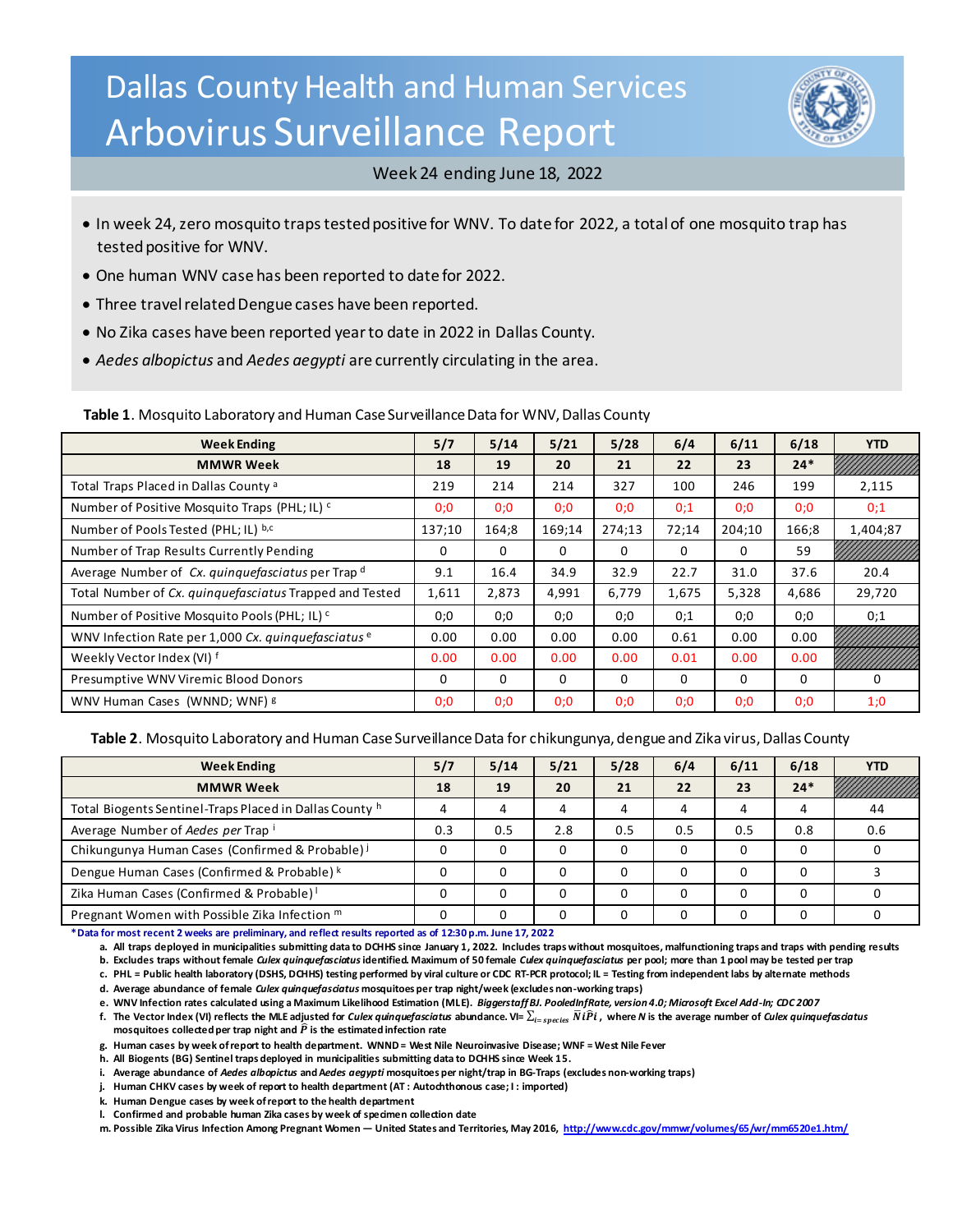| <b>Table 3:</b> With Tositive Grama mosquito Hupsund Haman With eases by enty, Banas county, 2022 | 5/7            | 5/14           | 5/21           | 5/28           | 6/4            | 6/11           | 6/18         | <b>YTD</b>   |              |                 |
|---------------------------------------------------------------------------------------------------|----------------|----------------|----------------|----------------|----------------|----------------|--------------|--------------|--------------|-----------------|
| <b>Week Ending</b><br><b>MMWR Week</b>                                                            |                |                | 18             | 19             | 20             | 21             | 22           | 23           | $24*$        |                 |
|                                                                                                   | # Human        | Range Total #  | #WNV+          | #WNV+          | #WNV+          | #WNV+          | #WNV+        | #WNV+        | #WNV+        |                 |
|                                                                                                   | Cases          | of Traps/Week  | <b>Traps</b>   | <b>Traps</b>   | <b>Traps</b>   | <b>Traps</b>   | <b>Traps</b> | <b>Traps</b> | <b>Traps</b> |                 |
| Addison                                                                                           | $\mathbf{0}$   | 3              | 0              | 0              | 0              | 0              | 0            | $\mathbf 0$  | 0            | 0               |
| <b>Balch Springs</b>                                                                              | $\Omega$       | $3 - 6$        | 0              | $\Omega$       | $\Omega$       | $\Omega$       | $\Omega$     | $\Omega$     | $\Omega$     | $\overline{0}$  |
| Carrollton                                                                                        | $\mathbf{0}$   | $\overline{7}$ | $\Omega$       | $\Omega$       | $\Omega$       | 0              | $\Omega$     | $\Omega$     | $\Omega$     | 0               |
| Cedar Hill                                                                                        | $\mathbf{0}$   | $5 - 10$       | 0              | 0              | $\Omega$       | 0              | $\Omega$     | 0            | 0            | $\Omega$        |
| Cockrell Hill                                                                                     | $\mathbf{0}$   | $1-2$          | 0              | $\Omega$       | $\Omega$       | $\Omega$       | $\Omega$     | $\Omega$     | $\Omega$     | $\overline{0}$  |
| Coppell                                                                                           | $\mathbf 0$    | 6              | 0              | 0              | $\mathbf 0$    | 0              | $\Omega$     | 0            | 0            | $\Omega$        |
| <b>Dallas</b>                                                                                     | $\mathbf{1}$   | $1 - 65$       | 0              | $\mathbf 0$    | $\mathbf 0$    | 0              | $\mathbf 0$  | 0            | 0            | $\mathbf 0$     |
| DeSoto                                                                                            | $\Omega$       | $6 - 12$       | 0              | $\Omega$       | $\Omega$       | $\Omega$       | 0            | $\Omega$     | $\Omega$     | $\Omega$        |
| Duncanville                                                                                       | $\mathbf{0}$   | $5 - 10$       | 0              | 0              | $\Omega$       | 0              | 0            | $\Omega$     | 0            | $\Omega$        |
| <b>Farmers Branch</b>                                                                             | $\overline{0}$ | $\overline{5}$ | $\overline{0}$ | $\overline{0}$ | $\Omega$       | $\overline{0}$ | $\Omega$     | $\Omega$     | 0            | $\overline{0}$  |
| Garland                                                                                           | $\mathbf{0}$   | $2 - 27$       | 0              | $\Omega$       | $\Omega$       | $\Omega$       | 0            | $\Omega$     | $\Omega$     | $\Omega$        |
| Glenn Heights                                                                                     | $\mathbf{0}$   | $2 - 4$        | 0              | 0              | 0              | 0              | 0            | 0            | 0            | $\Omega$        |
| <b>Grand Prairie</b>                                                                              | $\mathbf{0}$   | $24 - 25$      | 0              | $\mathbf 0$    | $\Omega$       | 0              | $\mathbf{1}$ | $\Omega$     | 0            | $\mathbf{1}$    |
| <b>Highland Park</b>                                                                              | $\mathbf 0$    | $2 - 4$        | 0              | $\mathbf 0$    | $\mathbf 0$    | $\Omega$       | 0            | $\Omega$     | 0            | $\Omega$        |
| <b>Hutchins</b>                                                                                   | $\mathbf{0}$   | $\mathbf{1}$   | 0              | $\Omega$       | $\Omega$       | $\Omega$       | $\Omega$     | $\Omega$     | 0            | $\Omega$        |
| Irving                                                                                            | $\mathbf 0$    | $19 - 38$      | 0              | $\Omega$       | $\Omega$       | $\Omega$       | 0            | $\Omega$     | 0            | $\Omega$        |
| Lancaster                                                                                         | $\mathbf{0}$   | $1 - 10$       | 0              | 0              | $\mathbf 0$    | 0              | 0            | 0            | 0            | $\Omega$        |
| Mesquite                                                                                          | $\mathbf{0}$   | $8 - 36$       | 0              | 0              | 0              | 0              | 0            | 0            | 0            | $\Omega$        |
| Richardson                                                                                        | $\mathbf 0$    | $12 - 24$      | 0              | 0              | $\Omega$       | $\Omega$       | 0            | $\Omega$     | 0            | $\Omega$        |
| Rowlett                                                                                           | $\mathbf 0$    | $1 - 14$       | 0              | $\Omega$       | $\Omega$       | $\Omega$       | $\Omega$     | $\Omega$     | 0            | $\Omega$        |
| Sachse                                                                                            | $\Omega$       | $3-6$          | 0              | $\mathbf{0}$   | $\Omega$       | $\Omega$       | $\Omega$     | $\Omega$     | $\Omega$     | $\Omega$        |
| Seagoville                                                                                        | $\mathbf 0$    | $\overline{2}$ | 0              | 0              | $\mathbf 0$    | 0              | $\Omega$     | $\Omega$     | 0            | $\Omega$        |
| Sunnyvale                                                                                         | 0              | $2 - 4$        | 0              | 0              | $\overline{0}$ | $\overline{0}$ | 0            | 0            | 0            | $\overline{0}$  |
| Unincorporated County                                                                             | $\overline{0}$ | $1 - 5$        | 0              | $\mathbf 0$    | $\Omega$       | 0              | $\Omega$     | $\Omega$     | 0            | $\Omega$        |
| University Park                                                                                   | $\mathbf 0$    | $4 - 8$        | 0              | $\Omega$       | $\Omega$       | $\Omega$       | $\Omega$     | $\Omega$     | $\Omega$     | $\Omega$        |
| Wilmer                                                                                            | $\mathbf 0$    | $\mathbf{1}$   | 0              | 0              | $\mathbf 0$    | 0              | $\Omega$     | 0            | 0            | $\Omega$        |
| <b>Total</b>                                                                                      | $\mathbf{1}$   |                | $\overline{0}$ | $\mathbf{0}$   | $\mathbf{0}$   | $\overline{0}$ | $\mathbf{1}$ | $\mathbf{0}$ | $\mathbf{0}$ | $1\overline{ }$ |

|  |  |  | Table 3. WNV Positive Gravid Mosquito Traps and Human WNV Cases by City, Dallas County, 2022 |
|--|--|--|----------------------------------------------------------------------------------------------|
|--|--|--|----------------------------------------------------------------------------------------------|

**\*Data for most recent 2 weeks are preliminary, and reflect results reported as of 12:30 p.m. June 17, 2022. <sup>1</sup>Range of numbers of traps placed weekly, in weeks 1 – 24.** 









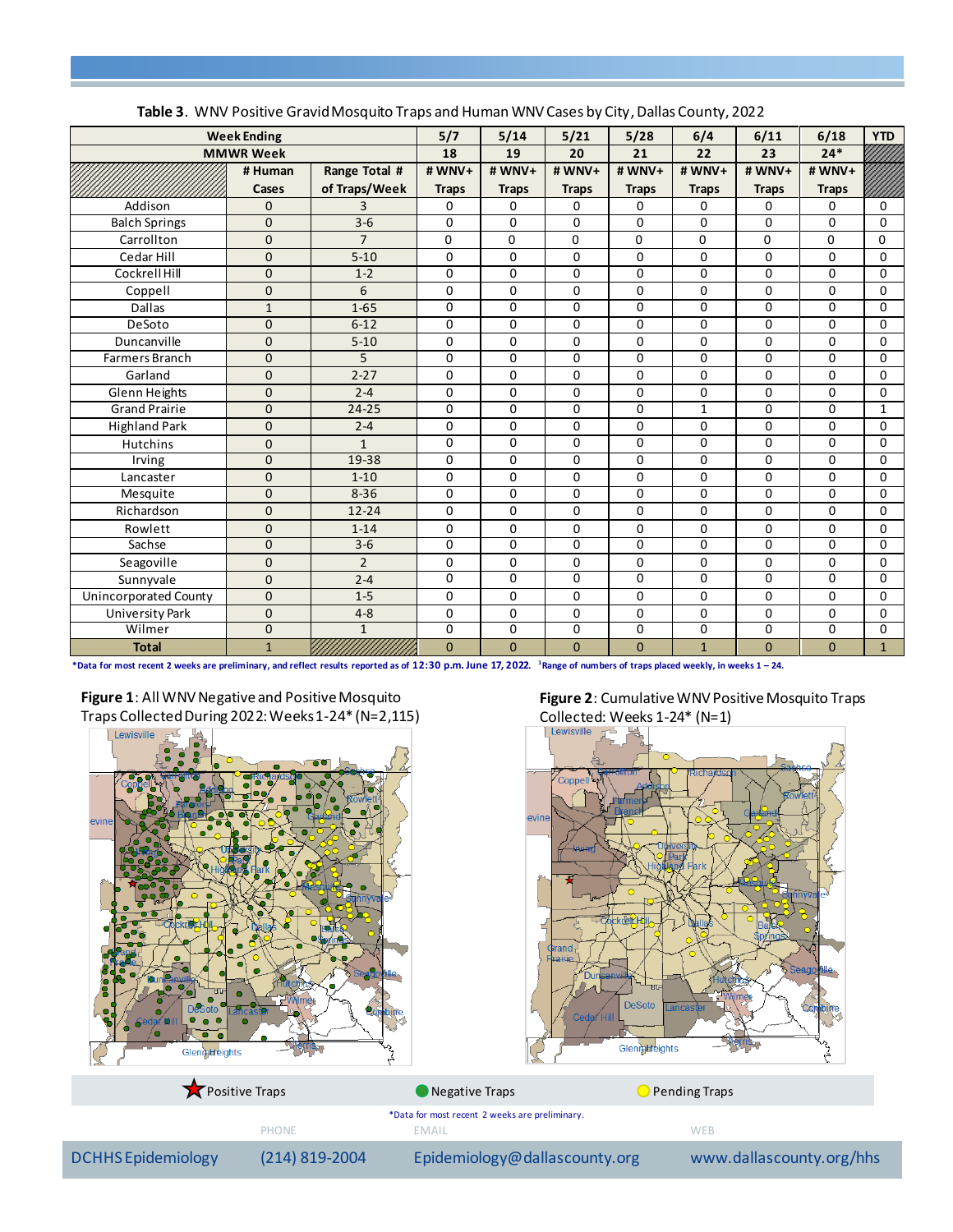

**Figure 4**: Trap Counts of Female *Cx. quinquefasciatus*

from 2022 Season: Weeks 1-24\*

**Figure 3**: WNV Positive Mosquito Traps Collected During 2022: Weeks 23and 24\* (N=0)

\*Figure 4 only shows traps for which results were available; malfunctioning traps were excluded. Almost all traps are at fixed sites. *Note: Most recent 1-2 weeks data are preliminary and subject to change following receipt of data still pending.*

**Figure 5**: Average Numbers of Female *Cx. quinquefasciatus*per Trap-night and WNV Vector Index by Week: 2012 Season and 2022Season (through Week 24\*)



DCHHS Epidemiology (214) 819-2004 Epidemiology@dallascounty.org www.dallascounty.org/hhs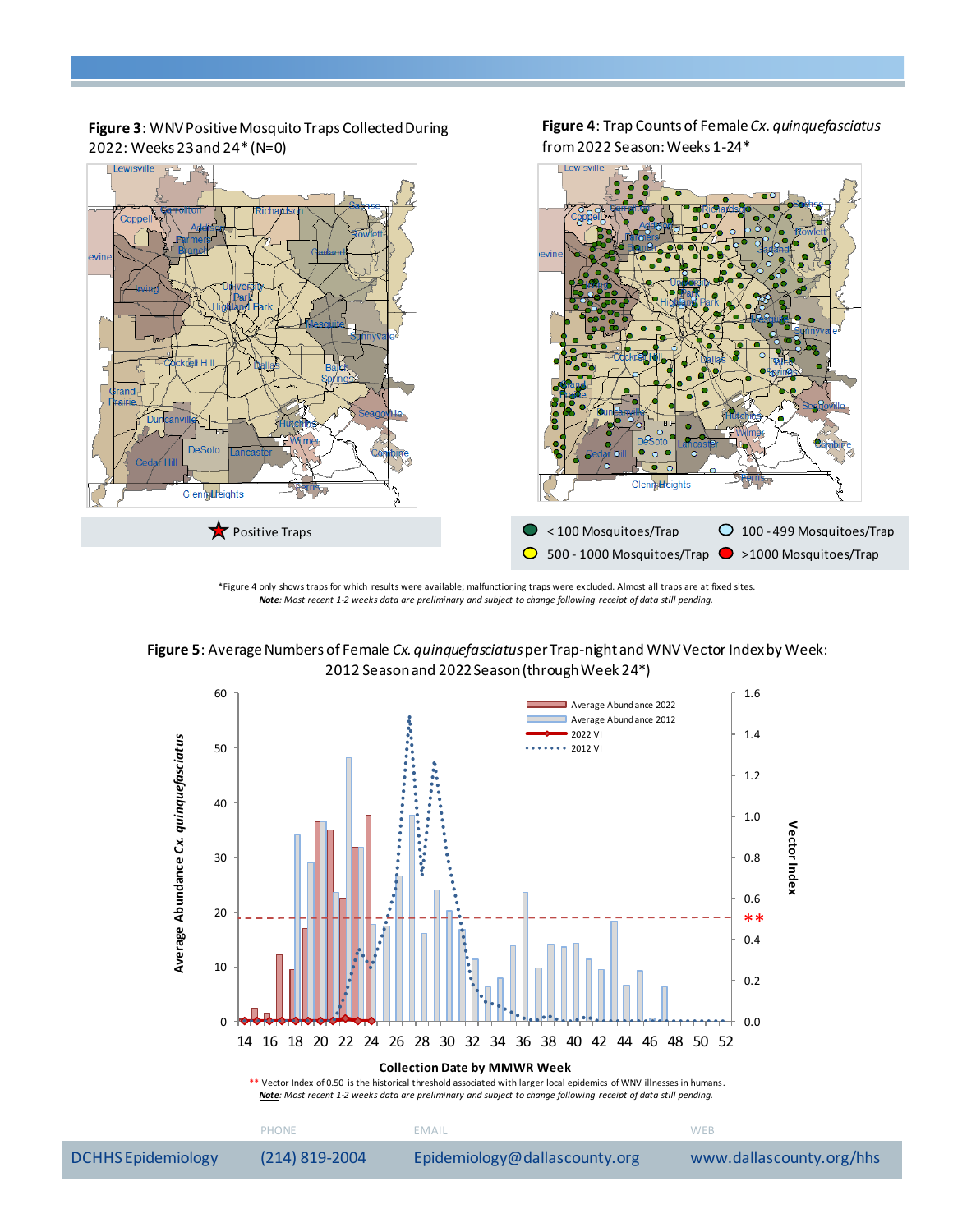

**Figure 6**: WNV Vector Index by Week: 2012 - 2022 Seasons





**Figure 8**: MLE (WNV Infection Rate per 1,000 *Cx. quinquefasciatus*) by Week:2012 - 2021 Seasons

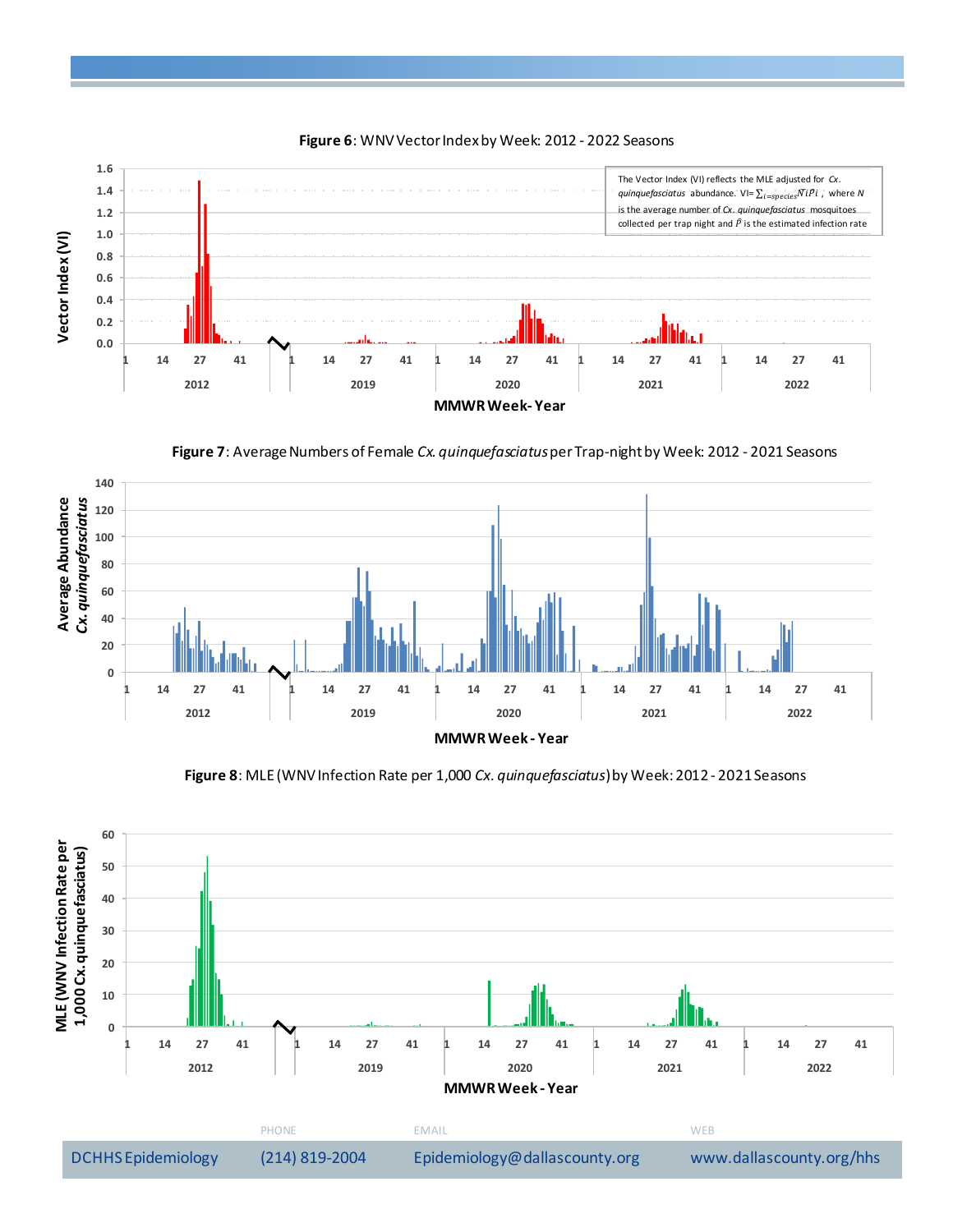**Figure 9**: BG-Sentinel Trap Counts of Female *Aedes aegypti* and *Aedes albopictus* during 2022: Weeks 14 through 24 †



**Figure 10**: Average Numbers of *Ae. aegypti* per Trap-night: and 2022Seasons\*,**†**

**Figure 11**: Average Numbers of *Ae. albopictus* per Trap-night: and 2022Seasons\*,**†**